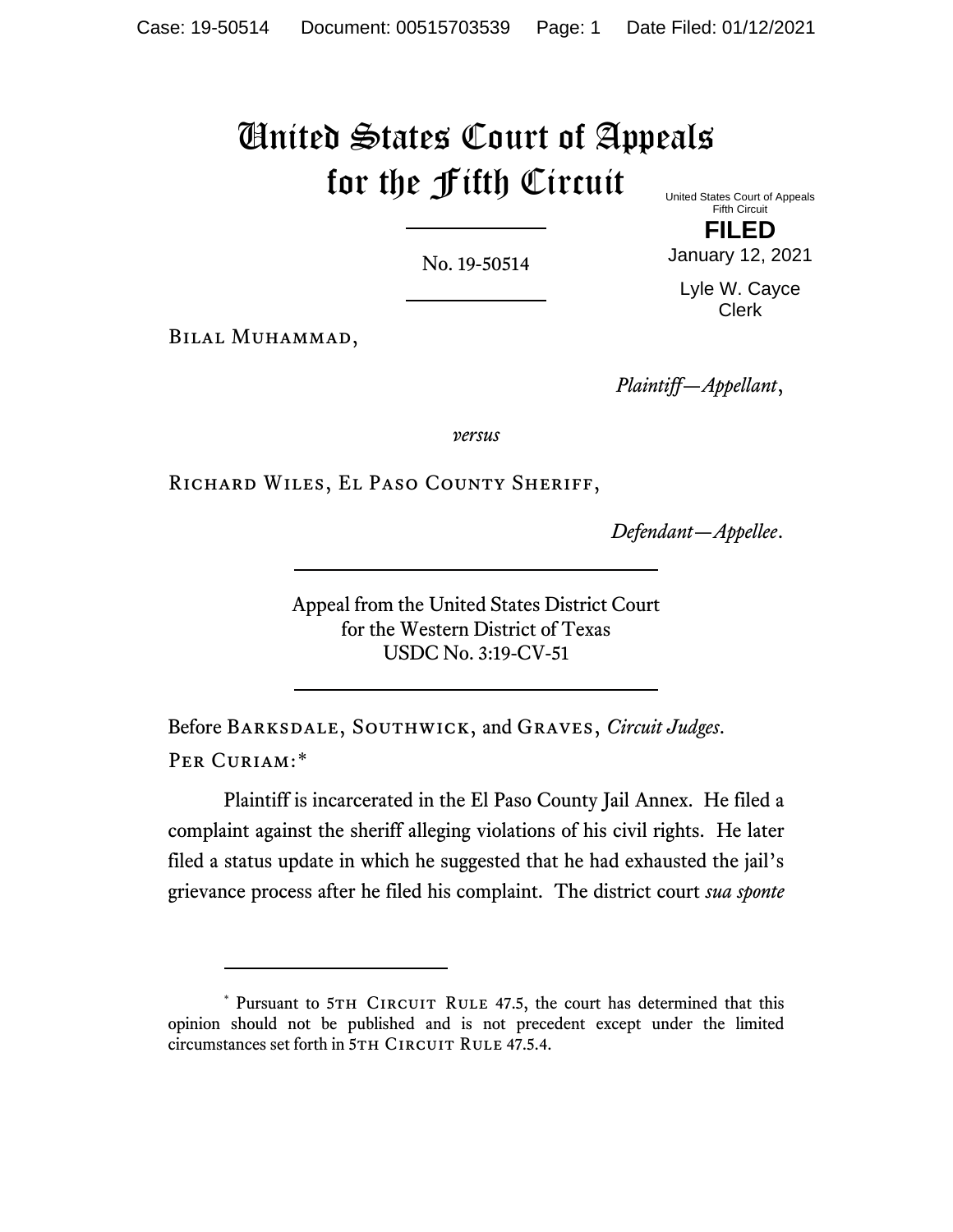dismissed the complaint on the basis of failure to exhaust administrative remedies. We REVERSE and REMAND.

## FACTUAL AND PROCEDURAL BACKGROUND

On February 5, 2019, Plaintiff Bilal Muhammad filed a "Memorandum of Law in Support of Freedom of Religion" alleging that defendant Richard Wiles, the El Paso County Sherriff, violated Muhammad's rights by refusing to serve him kosher meals. The district court construed the "Memorandum" as a complaint and a request for a temporary restraining order and preliminary injunction.

On February 21, 2019, Muhammad filed a status update in which he stated that "all Prison Litigation Reform Act (PLRA) administrative exhaustion requirements are now fulfilled on the Plaintiff's part" as of February 19, 2019.

Before serving Muhammad's complaint on Wiles, the magistrate judge screened it as required by 28 U.S.C. § 1915A. The magistrate judge recommended that Muhammad's complaint be dismissed for failure to exhaust administrative remedies before filing suit. The magistrate judge treated Muhammad's status update as a "supplemental pleading" and stated that "Muhammad's own pleadings reflect that he exhausted his administrative remedies fourteen days after filing suit."

Muhammad filed objections to the magistrate judge's report and recommendation. Muhammad argued, among other things, that he was not required to exhaust administrative remedies, that he had exhausted all available remedies, and that no administrative remedies were available to him. Muhammad also filed evidence of several earlier grievances that he had allegedly submitted to proper prison authorities.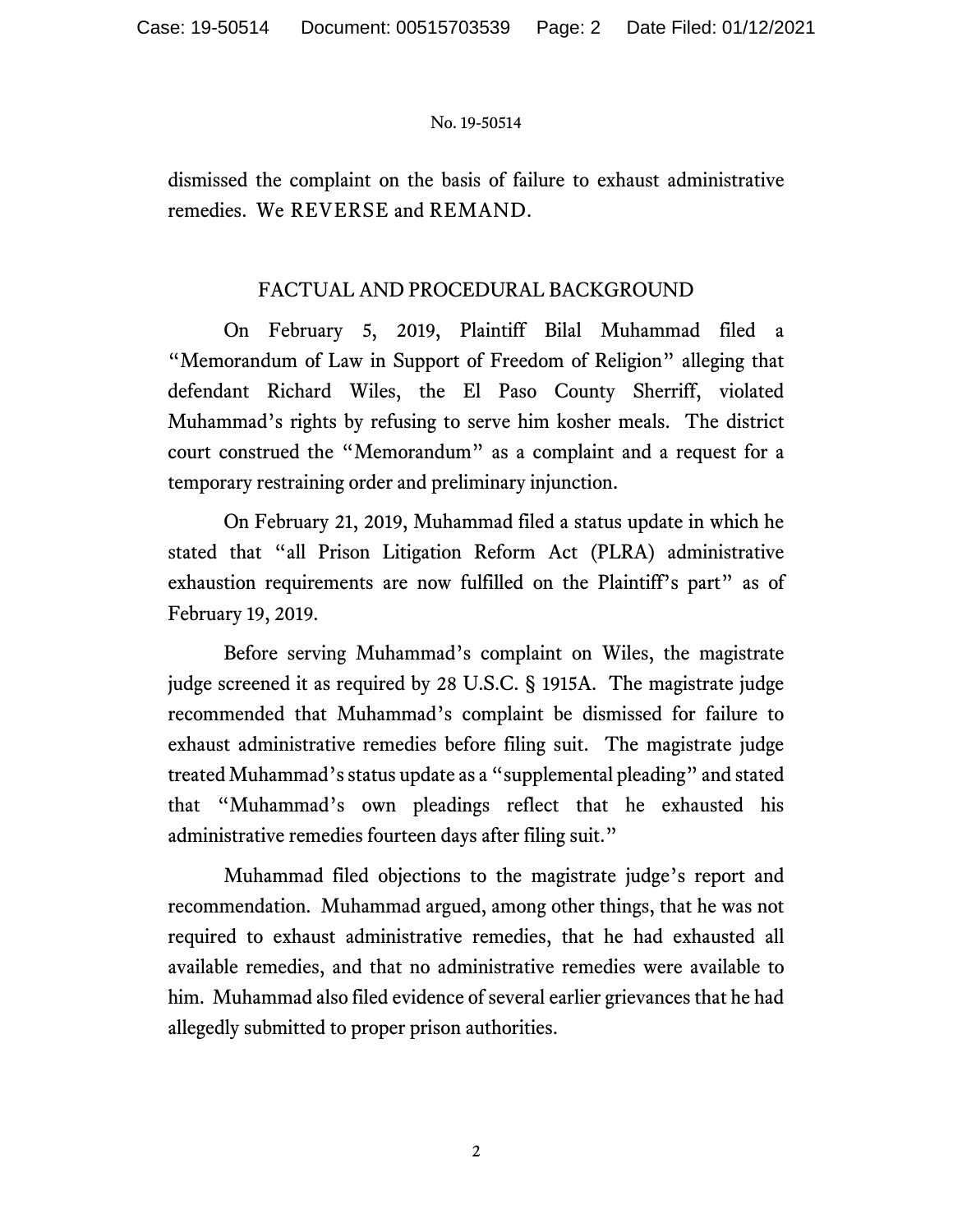In March 2019, the district court denied Muhammad's request for a temporary restraining order and preliminary injunction without referring to Muhammad's failure to exhaust his remedies. Then, in July 2019, the district court entered an order accepting the magistrate judge's report and recommendation and dismissing Muhammad's lawsuit on the basis of failure to exhaust administrative remedies.

Muhammad filed a motion to alter or amend the court's judgment, which the district court denied. Muhammad appealed.

### DISCUSSION

Muhammad proceeded *pro se* in the district court and has continued to do so on appeal. Although we liberally construe arguments in a *pro se* brief, *Haines v. Kerner*, 404 U.S. 519, 520 (1972), we still require *pro se* parties to brief their arguments adequately. *Grant v. Cuellar*, 59 F.3d 523, 524 (5th Cir. 1995). Muhammad's brief makes passing references to the court's denial of his request for a temporary restraining order and preliminary injunction. Such references are insufficient, and therefore he waived those arguments. *See United States v. Scroggins*, 599 F.3d 433, 446–47 (5th Cir. 2010) (quoting *Knatt v. Hosp. Serv. Dist. No. 1 of E. Baton Rouge Par.*, 327 F. App'x 472, 483 (5th Cir. 2009)).

The argument Muhammad adequately presents is that the district court erred by dismissing his lawsuit on the basis of failure to exhaust administrative remedies. Muhammad argues that the district court erred by considering material outside of the pleadings and by raising *sua sponte* the affirmative defense of failure to exhaust administrative remedies. Muhammad also argues that he has shown a genuine dispute of material fact as to exhaustion. Alternatively, Muhammad argues that he was not required to exhaust administrative remedies.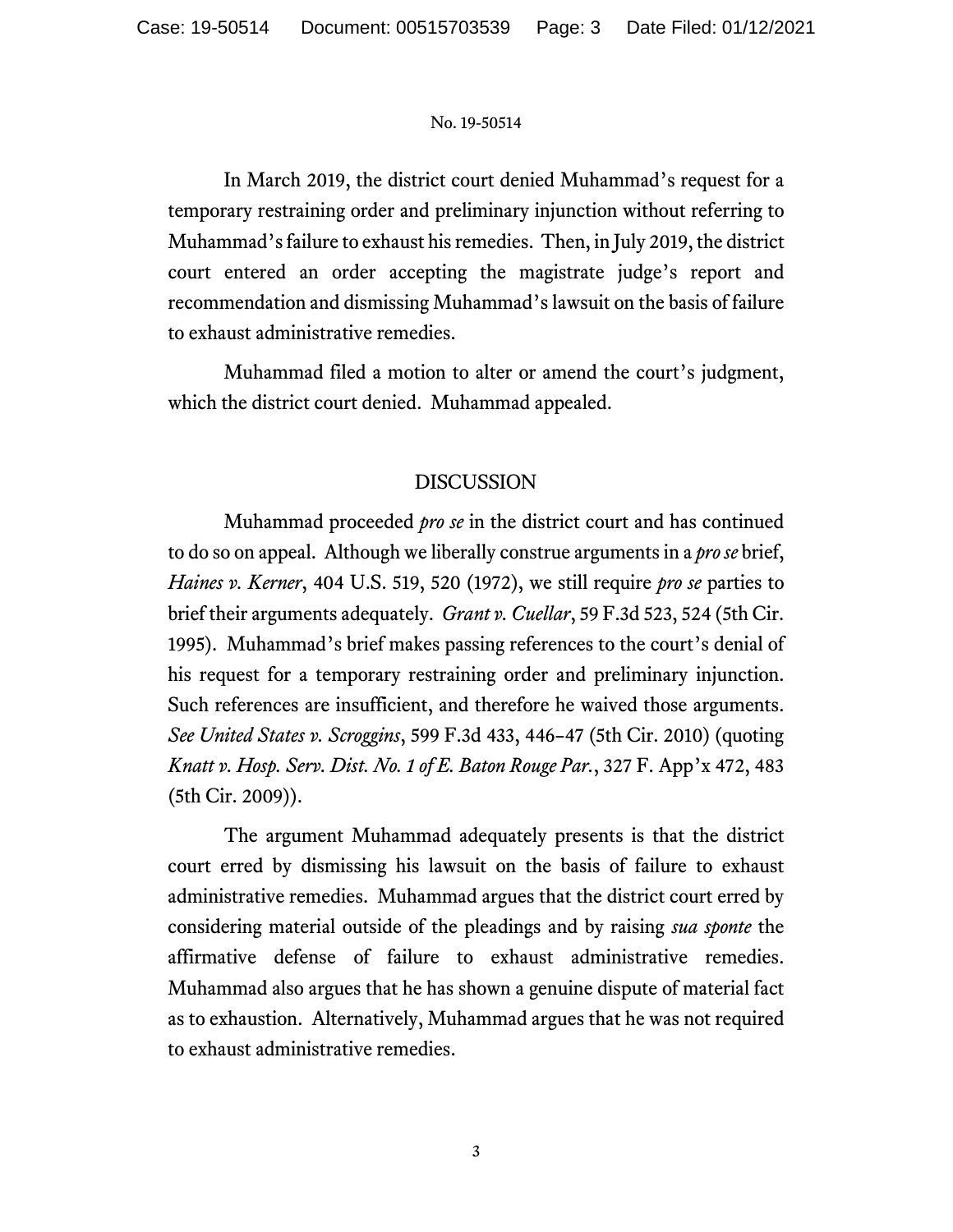### *I. Dismissal*

We review *de novo* the dismissal of a prisoner's complaint for failure to exhaust administrative remedies. *Carbe v. Lappin*, 492 F.3d 325, 327 (5th Cir. 2007). The PLRA requires a prisoner to exhaust administrative remedies prior to filing suit. 42 U.S.C. § 1997e(a). The Supreme Court has held, though, that "inmates are not required to specially plead or demonstrate exhaustion in their complaints." *Jones v. Bock*, 549 U.S. 199, 216 (2007). Instead, courts should follow "the usual practice under the Federal Rules," which is "to regard exhaustion as an affirmative defense." *Id.* at 212.

We have read *Jones* as "insisting upon a return to the regular pleading order in the handling of the affirmative defense of failure to exhaust." *Carbe*, 492 F.3d at 327–28. As a result, a "failure to exhaust must be asserted by the defendant" unless *"*the complaint itself makes clear that the prisoner failed to exhaust." *Id.* at 328. This rule comports with the usual practice under the Federal Rules, which is that a district court considering dismissal for failure to state a claim must limit its review to "the facts stated in the complaint and the documents either attached to or incorporated in the complaint . . . [and] matters of which [the court] may take judicial notice." *Lovelace v. Software Spectrum Inc.*, 78 F.3d 1015, 1017–18 (5th Cir. 1996).

In dismissing Muhammad's complaint, the district court improperly considered material outside of the complaint. First, the district court considered Muhammad's status update. Although the district court referred to the status update as a "supplemental pleading," we do not consider the update to be part of the complaint. The status update was filed nearly three weeks after the complaint and provided an update on administrative matters. Muhammad requested that the court "grant the TRO & preliminary injunction already submitted," indicating that the status update provided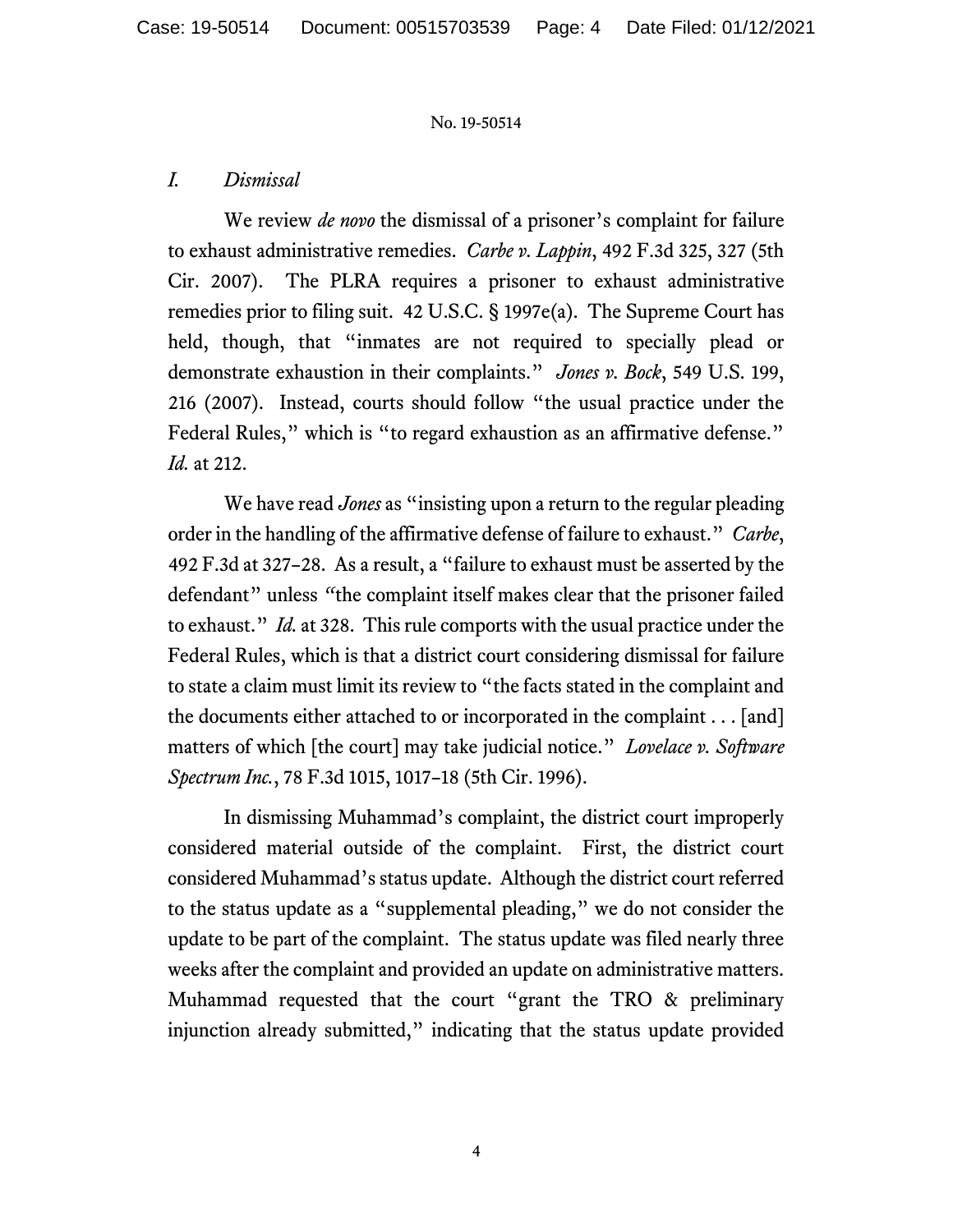further support for the complaint but did not add new allegations or a new prayer for relief. Moreover, supplemental pleadings require the approval of the court, FED. R. CIV. P. 15(d), but Muhammad did not seek the court's approval prior to filing his status update, and the court never explicitly approved its filing.

Second, the district court relied on a description of the El Paso County Jail Annex ("EPCJA") grievance process found in another district court case, *Villescas v. Wiles*, No. EP-11-CV-19-DB, 2011 WL 3703492, at \*3 (W.D. Tex. Aug. 23, 2011). That case gave a brief description of the process in effect when that grievance was considered in 2011. *Id.* The description came from an "authenticated copy" of the grievance process that the court had "ordered Defendant Sheriff Richard D. Wiles . . . to file." *Id.*

Although Muhammad made a brief reference to the "EPCJA grievance procedures" and "EPCJA inmate handbook" in his status update, the EPCJA grievance process was not referenced in, attached to, or incorporated in the complaint. There is also no evidence that the version of the grievance process the district court considered was the same version in effect when Muhammad submitted his grievances. Further, the district court did not take judicial notice of the EPCJA grievance process.

The district court erred by considering Muhammad's status update and the EPCJA grievance process in dismissing the complaint. *See Lovelace*, 78 F.3d at 1017–18.

### *II. Summary judgment*

We have held that an appellate court can assume that a district court implicitly converted a dismissal to a summary judgment when it considered material outside of the complaint. *See Trinity Marine Prods., Inc. v. United States*, 812 F.3d 481, 487 (5th Cir. 2016). We have also held that a district court may raise grounds for summary judgment *sua sponte* so long as the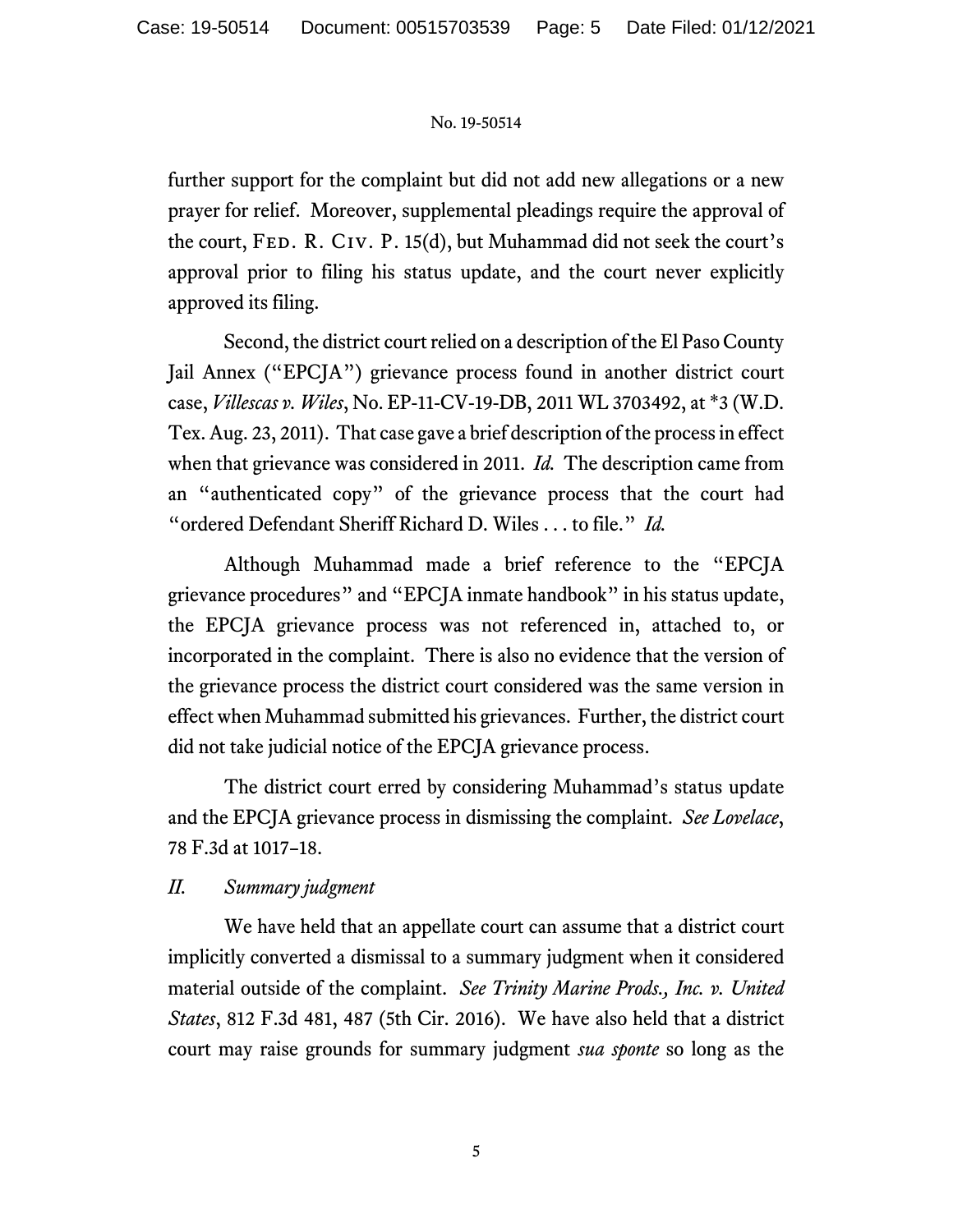parties are provided notice and an opportunity to present relevant evidence. *Atkins v. Salazar*, 677 F.3d 667, 678 (5th Cir. 2011). We need not decide whether that usual practice is permissible in a PLRA action such as this one*.*  Even if the practice is permissible, summary judgment is not warranted here.

Summary judgment is proper if "there is no genuine dispute as to any material fact." FED. R. CIV. P. 56(a). Muhammad submitted his inmate handbook, which outlined a two-step grievance process involving an initial grievance and an appeal to the Commander. Muhammad also submitted an exhibit which purports to be a "Direct Appeal to Commander" and identifies six grievances dated from January 7 through January 16, 2019, that allegedly had been sent to a grievance board. There is a notation on the bottom right of the exhibit that purports to be Muhammad's recording EPCJA's response to his appeal to the Commander. The exhibit creates a genuine dispute of material fact as to whether Muhammad exhausted administrative remedies.

Muhammad also argues that no administrative remedies were available to him. There are no "freewheeling" exceptions to the PLRA's exhaustion requirement, but there is a "textual exception": an inmate must exhaust only those remedies that are "available." *Ross v. Blake*, 136 S. Ct. 1850, 1855, 1858 (2016). The Court identified three potential circumstances under which remedies would be considered unavailable: (1) when an administrative process "operates as a simple dead end," (2) when the process is "so opaque that it becomes, practically speaking, incapable of use," and (3) when "prison administrators thwart inmates from taking advantage of a grievance process through machination, misrepresentation, or intimidation." *Id.* at 1859–60.

Muhammad asserts that all three of these circumstances are present, and he put forth some evidence to support this assertion. He submitted two exhibits that purport to be grievances complaining that the administrative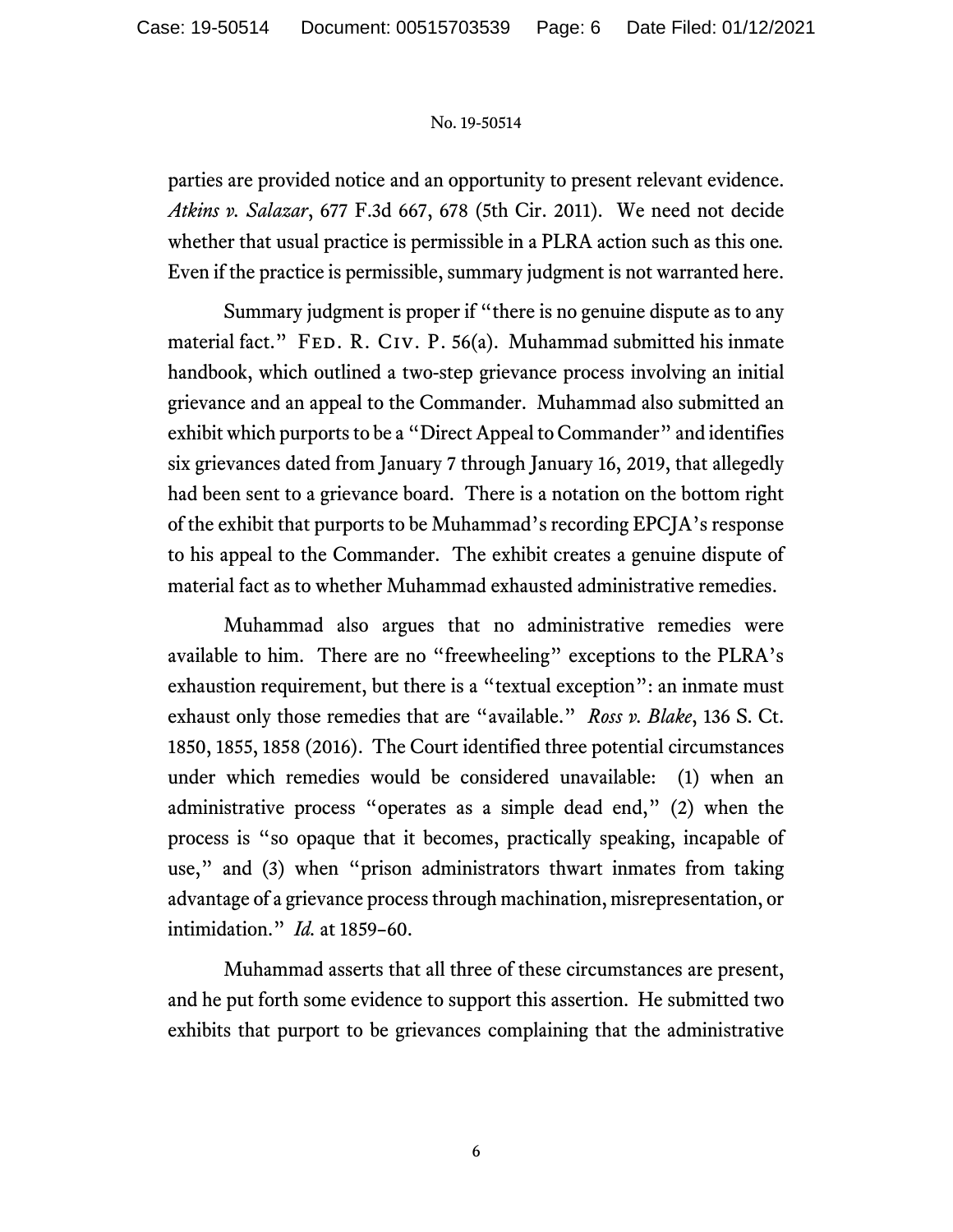process was being manipulated and that there were hidden procedures applied in an unfair manner. These grievances are dated more than one month before he asserted in court that the grievance process was a dead end. Muhammad also identifies additional relevant evidence that he could obtain through discovery, including his grievance file and a video showing that he asked an officer for a grievance form that was never delivered, which he describes as "common custom."

In rejecting Muhammad's arguments, the district court relied on the inmate handbook as proof that administrative remedies were available. Muhammad's argument is not that EPCJA lacked a policy, but that EPCJA failed to follow that policy. Muhammad's evidence establishes a genuine dispute of material fact as to whether administrative remedies were available. *See id.* at 1859–60; *Dillon v. Rogers*, 596 F.3d 260, 268–69 (5th Cir. 2010) (finding that the record was "fragmentary" on the issue of the availability of remedies and remanding to the district court for discovery and further development of the record).

Since the issue of exhaustion may be considered on remand, we reject Muhammad's contention that exhaustion is excused when "special circumstances" exist. *Ross*, 136 S. Ct. at 1855; *see also Dillon*, 596 F.3d at 270.

Muhammad also argues that exhaustion is not required for injunctive relief. We held in an unpublished opinion that "[r]equests for injunctive relief are not exempt from the exhaustion requirement, and failure to completely exhaust prior to filing suit cannot be excused." *McMillan v. Dir., Tex. Dep't of Crim. Just., Corr. Insts. Div.*, 540 F. App'x 358, 359 (5th Cir. 2013) (citing *Gonzalez v. Seal*, 702 F.3d 785, 788 (5th Cir. 2012)). We find the reasoning of that opinion persuasive and adopt its conclusion here.

Muhammad also argues that he never filed a "complaint," just a request for a temporary restraining order and preliminary injunction, so the